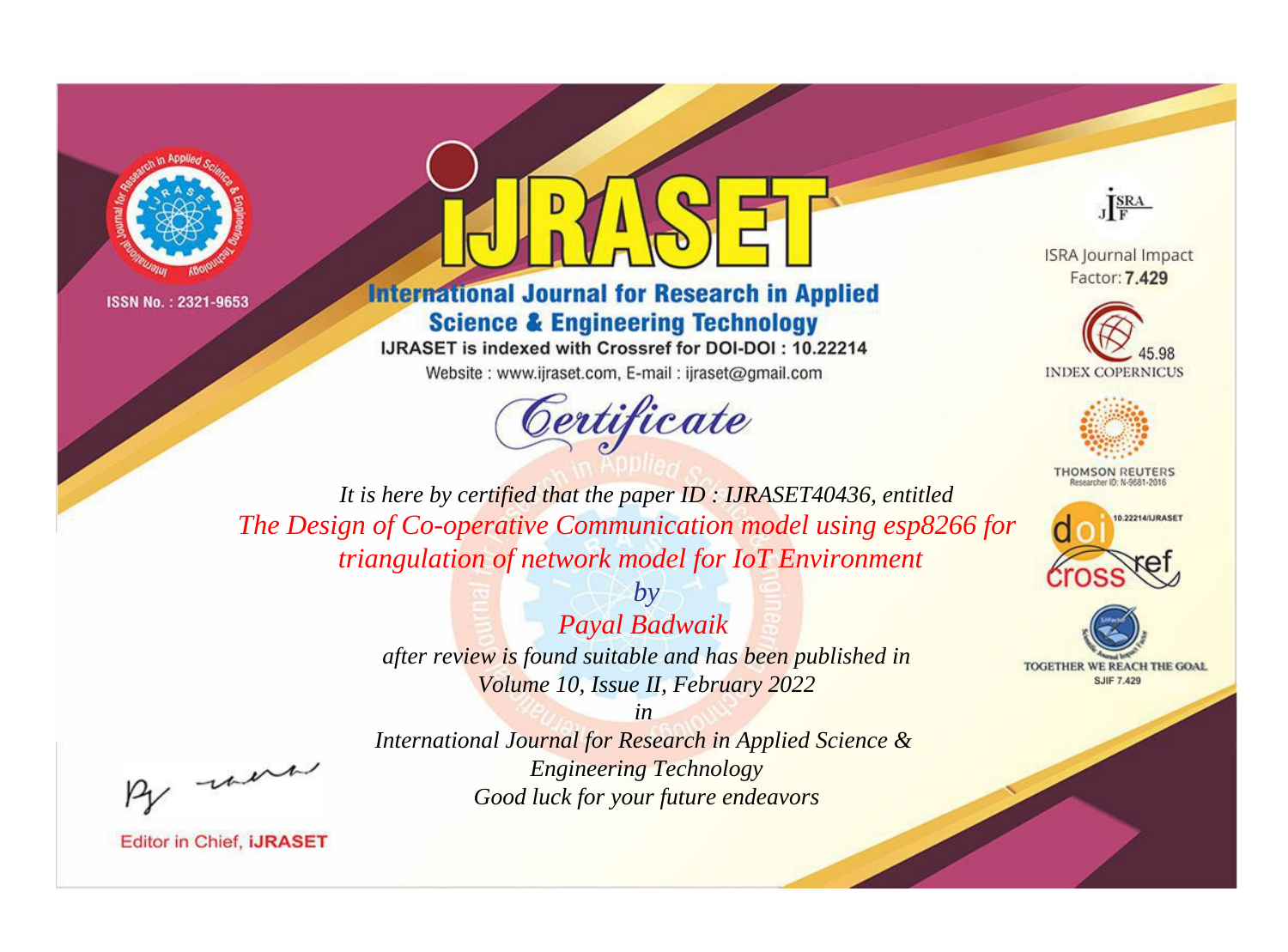



**International Journal for Research in Applied Science & Engineering Technology** 

IJRASET is indexed with Crossref for DOI-DOI: 10.22214

Website: www.ijraset.com, E-mail: ijraset@gmail.com





**ISRA Journal Impact** Factor: 7.429





**THOMSON REUTERS** 



TOGETHER WE REACH THE GOAL **SJIF 7.429** 

*It is here by certified that the paper ID : IJRASET40436, entitled The Design of Co-operative Communication model using esp8266 for triangulation of network model for IoT Environment*

> *by Harshal Nipane after review is found suitable and has been published in Volume 10, Issue II, February 2022*

, un

*International Journal for Research in Applied Science & Engineering Technology Good luck for your future endeavors*

*in*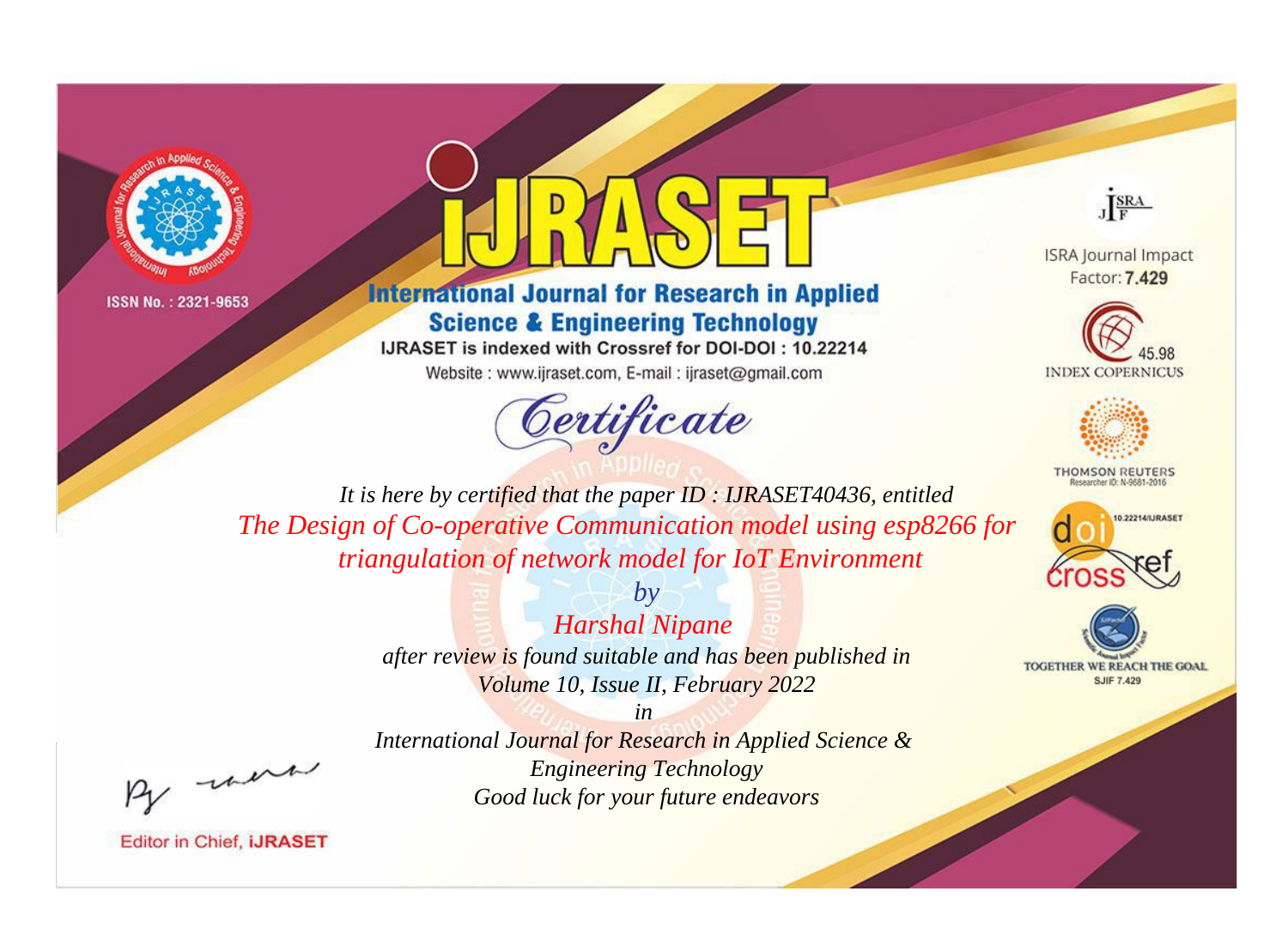



**International Journal for Research in Applied Science & Engineering Technology** 

IJRASET is indexed with Crossref for DOI-DOI: 10.22214

Website: www.ijraset.com, E-mail: ijraset@gmail.com



JERA

**ISRA Journal Impact** Factor: 7.429





**THOMSON REUTERS** 



TOGETHER WE REACH THE GOAL **SJIF 7.429** 

It is here by certified that the paper ID: IJRASET40436, entitled The Design of Co-operative Communication model using esp8266 for triangulation of network model for IoT Environment

> $by$ **Anjali Dhopte** after review is found suitable and has been published in Volume 10, Issue II, February 2022

were

International Journal for Research in Applied Science & **Engineering Technology** Good luck for your future endeavors

 $in$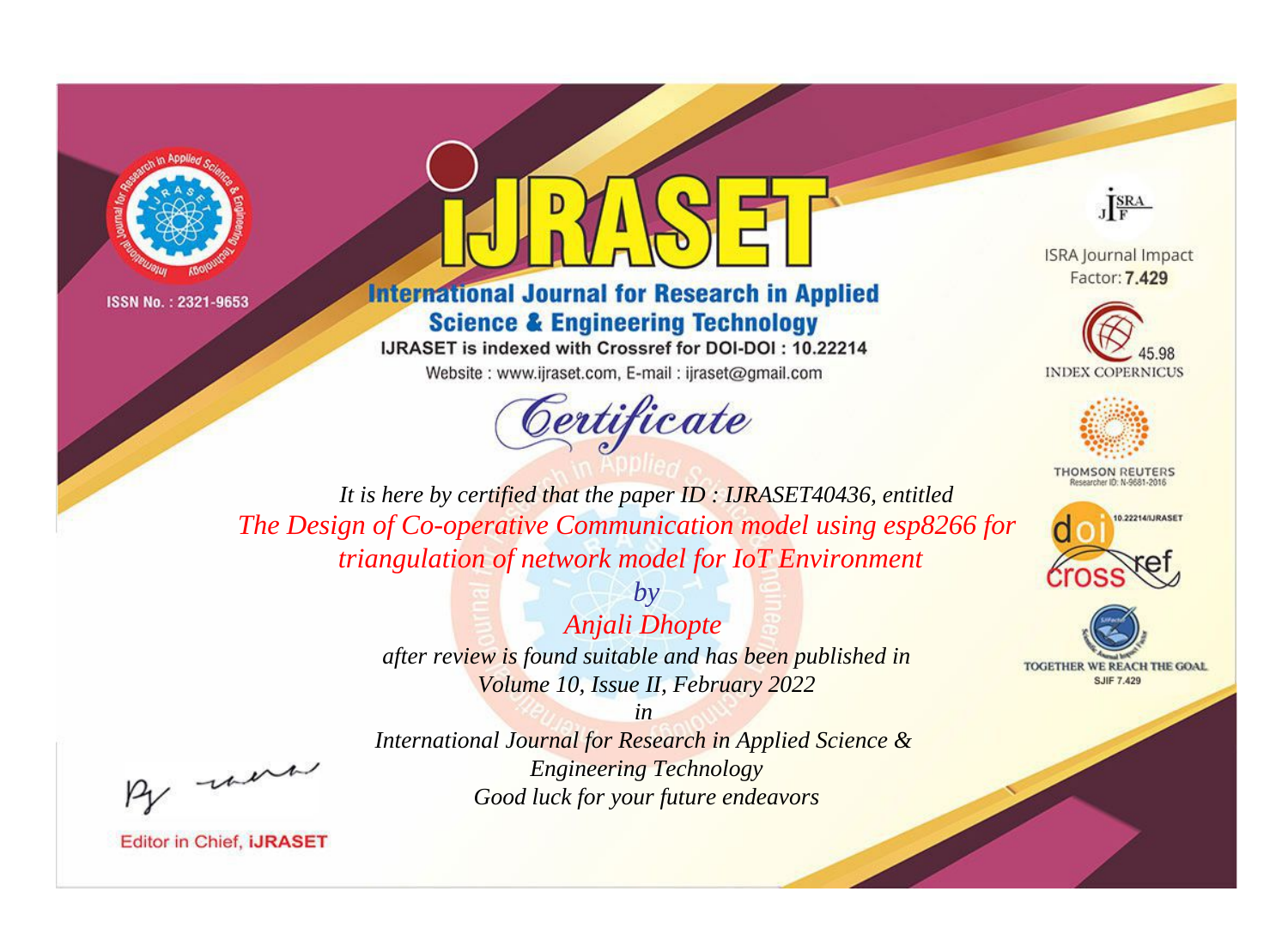



**International Journal for Research in Applied Science & Engineering Technology** 

IJRASET is indexed with Crossref for DOI-DOI: 10.22214 Website: www.ijraset.com, E-mail: ijraset@gmail.com



JERA

**ISRA Journal Impact** Factor: 7.429





**THOMSON REUTERS** 



TOGETHER WE REACH THE GOAL **SJIF 7.429** 

*It is here by certified that the paper ID : IJRASET40436, entitled The Design of Co-operative Communication model using esp8266 for triangulation of network model for IoT Environment*

> *by Saurabh Kaypurkar after review is found suitable and has been published in Volume 10, Issue II, February 2022*

, un

*International Journal for Research in Applied Science & Engineering Technology Good luck for your future endeavors*

*in*